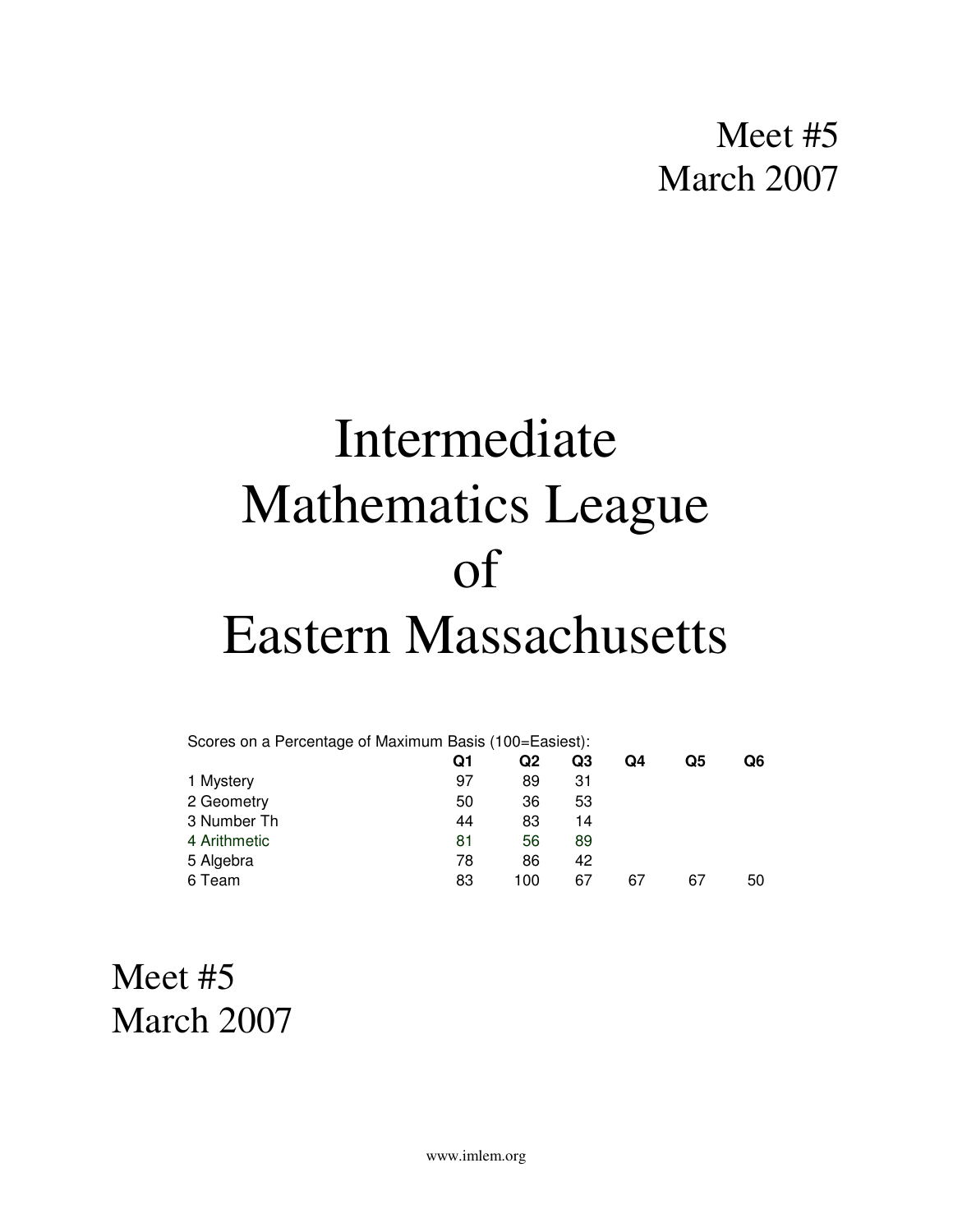#### Category 1 **Mystery** Meet #5, March 2007

**1.** A brick balances perfectly with two thirds of a brick and two thirds of a pound. How many pounds does the brick weigh?



**2.** A card is selected from an ordinary deck. Aces count as 1, number cards as their face values, Jacks as 11, Queens as 12, and Kings as 13. The value of the card is doubled, then 1 is added, and then this result is multiplied by 5. If the selected card is a club, 1 is added; if it is a diamond, 2 is added; if it is a heart, 3 is added; and if it is a spade, 4 is added. If the final value for the selected card is 98, what card was selected? Name the card and the suit.

**3.** There are  $2^{25} = 33,554,432$  different ways the unit squares on a 5-by-5 grid can be shaded black or left white. How many of these patterns have 90-degree rotational symmetry? Several grids are provided below for your exploration of this question. Note: A pattern has 90-degree rotational symmetry if it looks the same when you rotate it 90 degrees.



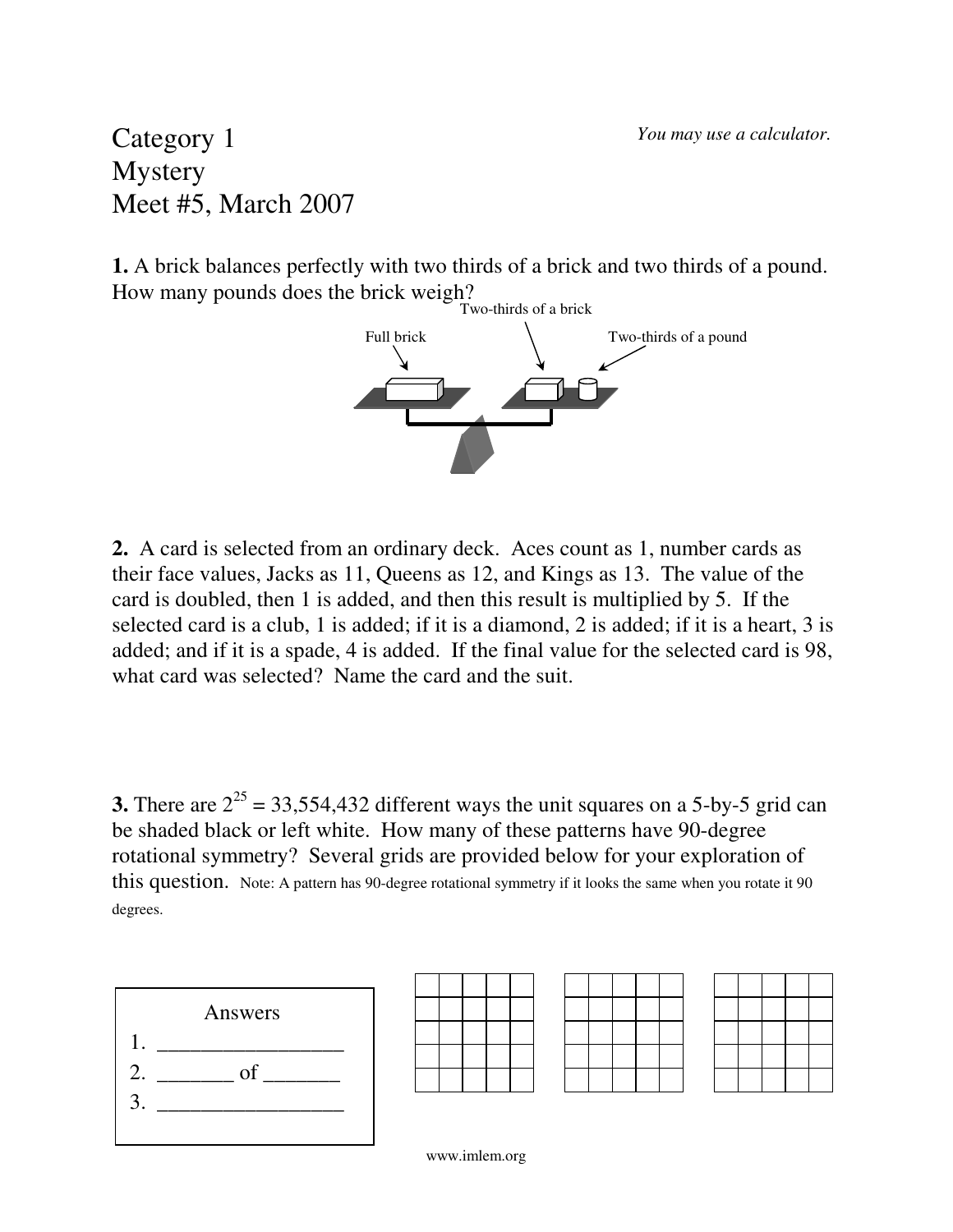#### Solutions to Category 1 **Mystery** Meet #5, March 2007

#### Answers

**1.** 2

**1.** Each third of the brick must weigh two thirds of a pound, so the brick must weigh 2 3  $\times$ 3 = 2 pounds.

**2.** nine of hearts

or 9 of hearts

**3.** 128

**2.** Multiples of 5 must have a 0 or a 5 in the ones place, so the card selected can only be a heart. Before the value of the suit was added, the value of the card must have been  $98 - 3 = 95$ . Now we work backwards. Dividing by 5, we get 19. Subtracting 1, we get 18. Dividing by 2, we get 9. The card must have been a **nine (9) of hearts**.

**3.** First we partition the 5-by-5 grid as shown below. Now it is clear that we will have to repeat any pattern of black and white squares we make in the six numbered squares if we want to have 90-degree rotational symmetry. Each of the six squares can be either black or white, so there are  $2^6 = 64$  possible patterns with a *white* square in the middle and  $2^6 = 64$  possible patterns with a *black* square in the middle. Therefore there are 64 + 64  $= 128$ , or  $2^7 = 128$ , patterns that have 90-degree rotational symmetry.

| 1                       | $\boldsymbol{2}$ |  |  |
|-------------------------|------------------|--|--|
| $\overline{\mathbf{3}}$ | $\boldsymbol{4}$ |  |  |
| $\overline{5}$          | $\overline{6}$   |  |  |
|                         |                  |  |  |
|                         |                  |  |  |

| 1                       | $\boldsymbol{2}$ |  |  |
|-------------------------|------------------|--|--|
| 3                       | 4                |  |  |
| $\overline{\mathbf{5}}$ | 6                |  |  |
|                         |                  |  |  |
|                         |                  |  |  |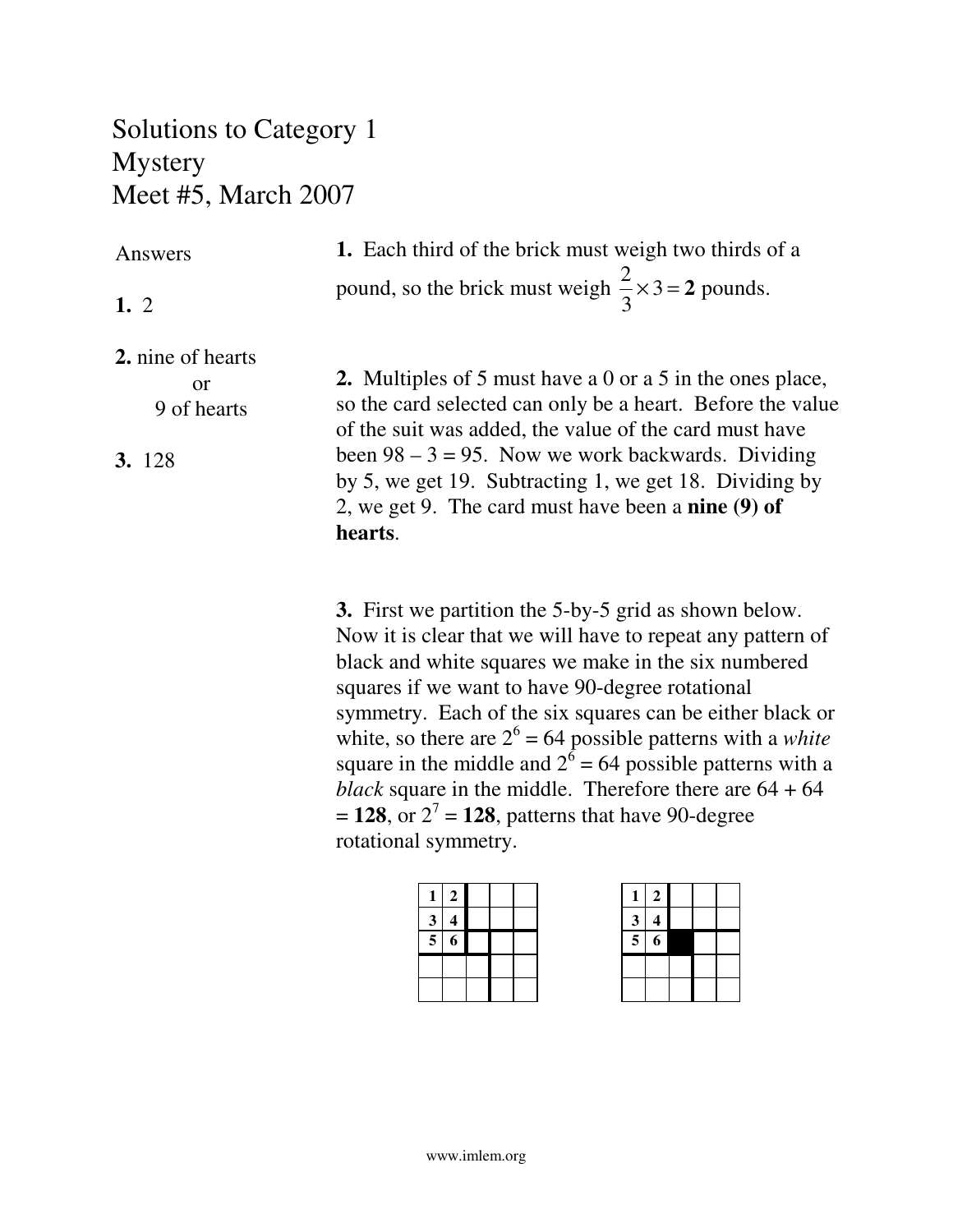*You may use a calculator.*

Category 2 **Geometry** Meet #5, March 2007

**1.** Each edge of the tetrahedron shown at right has been trisected. Suppose a tetrahedron with one-third the edge length is cut from *each* vertex of the tetrahedron, using these points to guide the cutting. How many edges will there be on the resulting solid?



**2.** Two teams, the Stackers and the Packers, were each given 1729 unit cubes and told to arrange all the cubes to make just two cubes. It turns out that the two teams found different solutions to this problem. How many square units are in the surface area of the largest of the four cubes that were made?

**3.** The figure below depicts a cone inside a hemisphere. If the diameters of both the cone and the hemisphere are 6 centimeters and the height of the cone is 3 centimeters, how many cubic centimeters are in the hemisphere but not in the cone? Use 3.14 for  $\pi$  and express your answer to the nearest hundredth of a cubic centimeter.



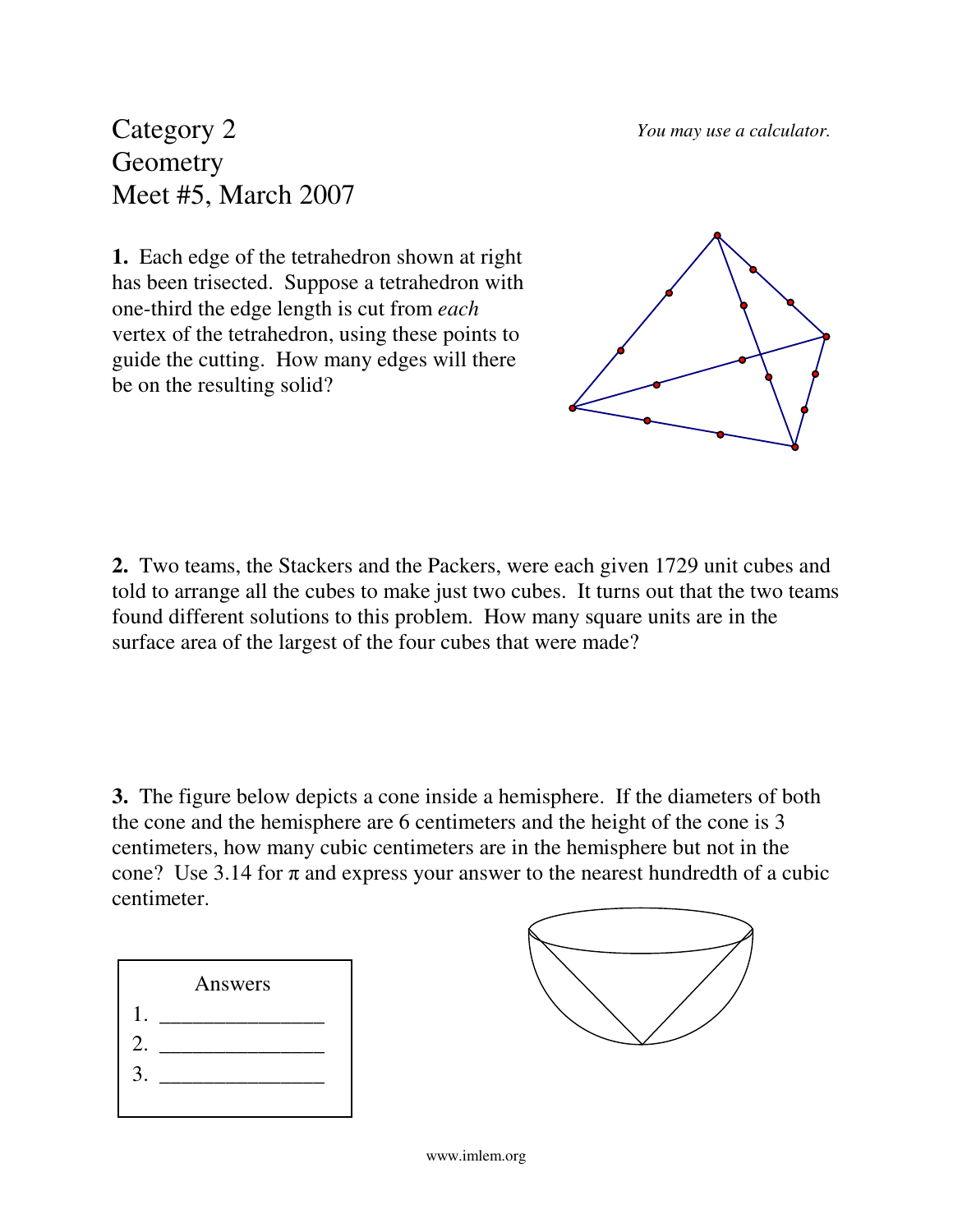#### Solutions to Category 2 **Geometry** Meet #5, March 2007

| Answers  | 1. In place of each of the                                       |
|----------|------------------------------------------------------------------|
| 1. 18    | four vertices, we will get<br>three new edges. There will        |
| 2. 864   | be $3 \times 4 = 12$ new edges, in<br>addition to the original 6 |
| 3. 28.26 | edges for a total of 18 edges.                                   |



**2.** Suppose the Stackers make a 10 by 10 by 10 cube, which uses 1000 unit cubes, and a 9 by 9 by 9 cube, which uses 729 unit cubes. Then the Packers must have made a 12 by 12 by 12 cube, which uses 1728 unit cubes, and a 1 by 1 by 1 cube, which uses 1 cube. The surface area of the largest cube is  $6 \times 12^2 = 6 \times 144 = 864$  square units.

**3.** The volume of a sphere is given by the formula  $V_{\text{sphere}} =$ 4 3  $\pi r^3$ . The volume of a hemisphere would be half that amount. The radius of our hemisphere is 3 cm, so the volume is 4 3  $\times \pi \times 3^3 \div 2 = 18\pi$ . The volume of a cone is given by the formula  $V_{Cone}$  = 1 3 π*r* 2 *h*. The radius and the height of our cone are both 3 cm, so the volume is 1 3  $\times \pi \times 3^2 \times 3 = 9\pi$ . The difference between the two volumes is  $18\pi - 9\pi = 9\pi \approx$  $9 \times 3.14 = 28.26$  cubic centimeters.

**3.** 28.26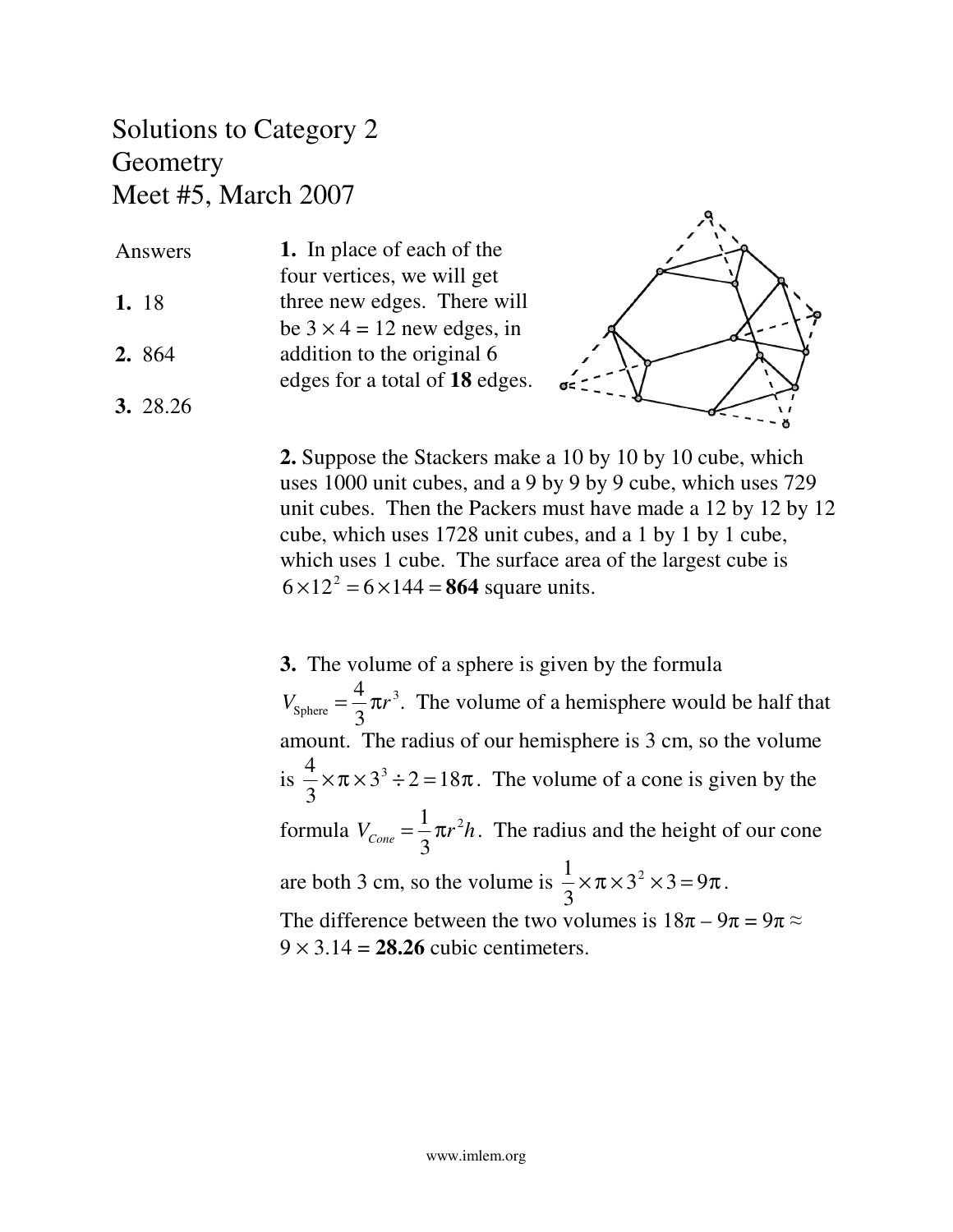#### Category 3 Number Theory Meet #5, March 2007

**1.** Set A is all the positive whole number multiples of 13 that are less than 100. Set B is all the positive whole numbers that are one more than a multiple of 5 and less than 100. How many numbers are there in  $A \cup B$ ? Reminder: ∪ means union. Also, we will include the number 1 in set B.

**2.** A guessing game has 24 cards with pictures of different people. Five people in the pictures have white hair, five people wear glasses, and 10 people wear hats. Two of the people with white hair wear glasses and two of the people with white hair wear hats. Nobody who wears glasses wears a hat. How many of the 24 different people do not have white hair or wear glasses or wear a hat?



**3.** Venn diagrams work well for two or three sets, but not as well for four or more

sets. The noodle-shaped region below shows one way that a fourth set might be included in a Venn diagram. If the natural numbers 1 through 72 inclusive are placed in the appropriate regions, what is the sum of the numbers in regions  $A, B, and C?$ 



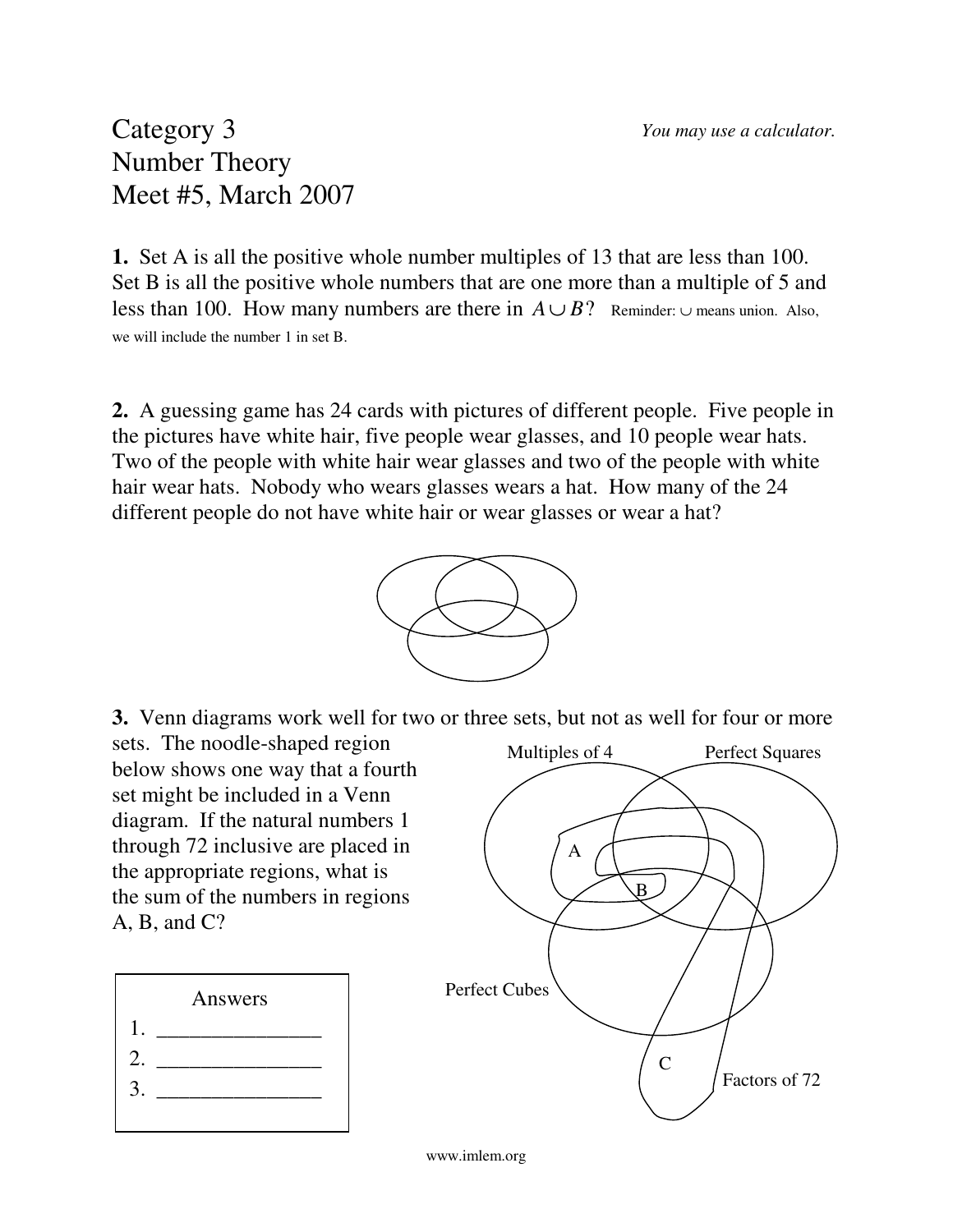#### Solutions to Category 3 Number Theory Meet #5, March 2007

| Answers       | <b>1.</b> There are 7 multiples of 13 less than 100: 13, <b>26</b> , 39, 52, 65, |
|---------------|----------------------------------------------------------------------------------|
|               | 78, and 91. There are 20 numbers less than 100 that are one                      |
| 1. 25         | more than a multiple of 5: 1, 6, 11, 16, 21, 26, 31, 36, 41, 46,                 |
|               | 51, 56, 61, 66, 71, 76, 81, 86, 91, and 96. The two numbers that                 |
| 2.8           | occur on both lists are in bold. Thus there are $7 + 20 - 2 = 25$                |
|               | numbers less than 100 that are either multiples of 13 or one                     |
| <b>3.</b> 137 | more than a multiple of 5.                                                       |

**2.** If the sets were mutually exclusive, there would be  $5 + 5 +$  $10 = 20$  people in our three sets. But two of the people with white hair wear glasses and two of the people with white hair wear a hat, so there must be only  $20 - 2 - 2 = 16$  people in our three sets. There are 24 people in the game, so there must be 24 – 16 = **8** people who do not have white hair or wear glasses or wear a hat.

**3.** We need only consider the factors of 72, but the diagram below shows all the numbers 1 through 72. Region A has 12, 24, and 72, which adds up to 108. There are no numbers in region B. Region C has 2, 3, 6, and 18, which adds up to 29. The desired total is  $108 + 0 + 29 = 137$ .

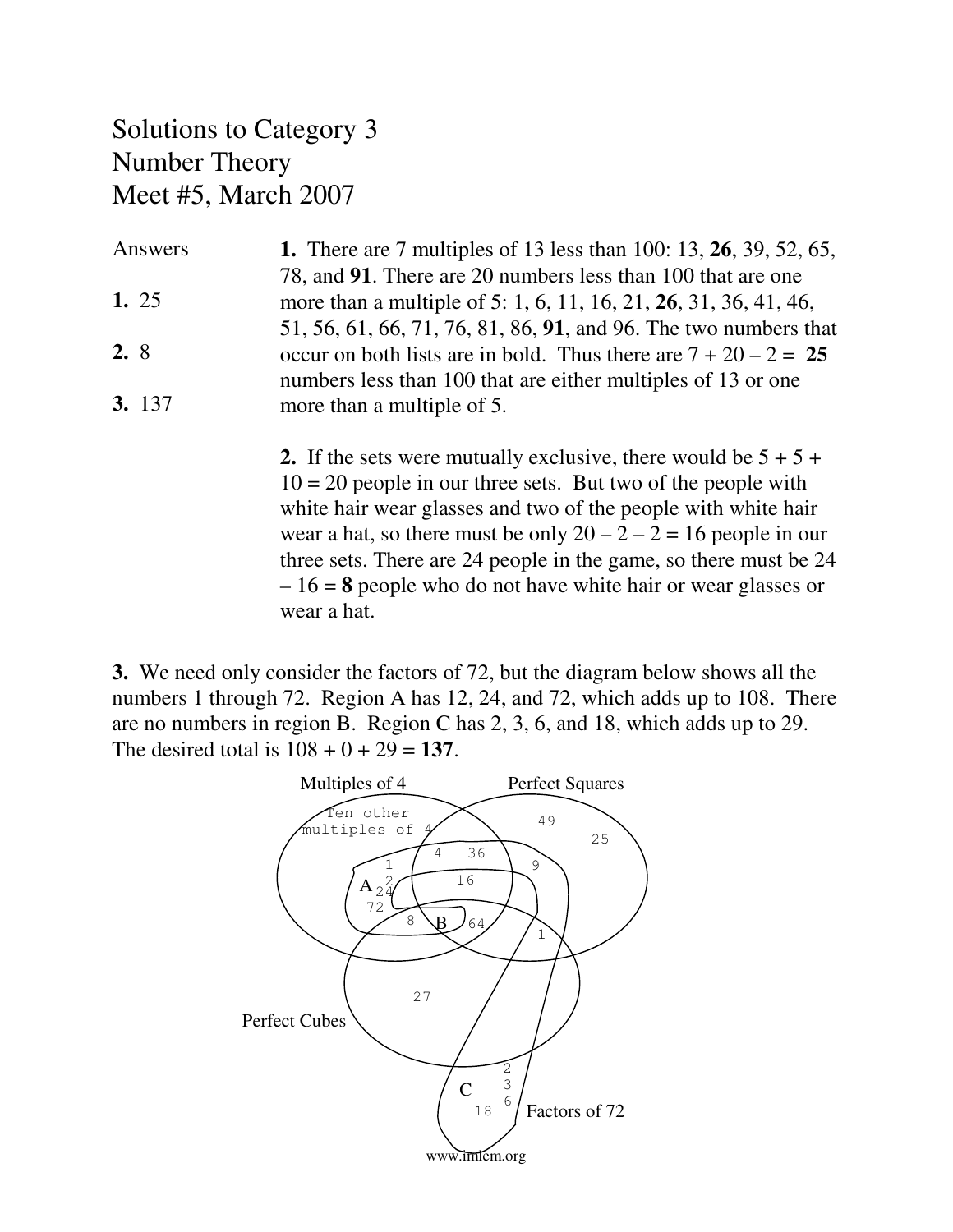Category 4 Arithmetic Meet #5, March 2007

**1.** At Motivation Middle School in Perfection, Pennsylvania, seven students got perfect scores on the MATHCOUNTS School Competition. How many ways can four students be chosen from these seven to form the school's MATHCOUNTS team for the Regional Competition?

**2.** As an April Fool's joke, Terry rearranged the drawers on his sister's bureau. He took all four drawers out and then put them back in different slots. As it turned out, he put exactly one of the drawers back in its original slot. How many different ways could Terry have done this?

**3.** There are red, purple, and white marbles in a jar. For every two red marbles there are five purple marbles. For every three purple marbles there are four white marbles. What is the least number of marbles that could be in the jar?



| $\circ$ | c |
|---------|---|
| $\circ$ | c |
| $\circ$ |   |
| o       |   |
|         |   |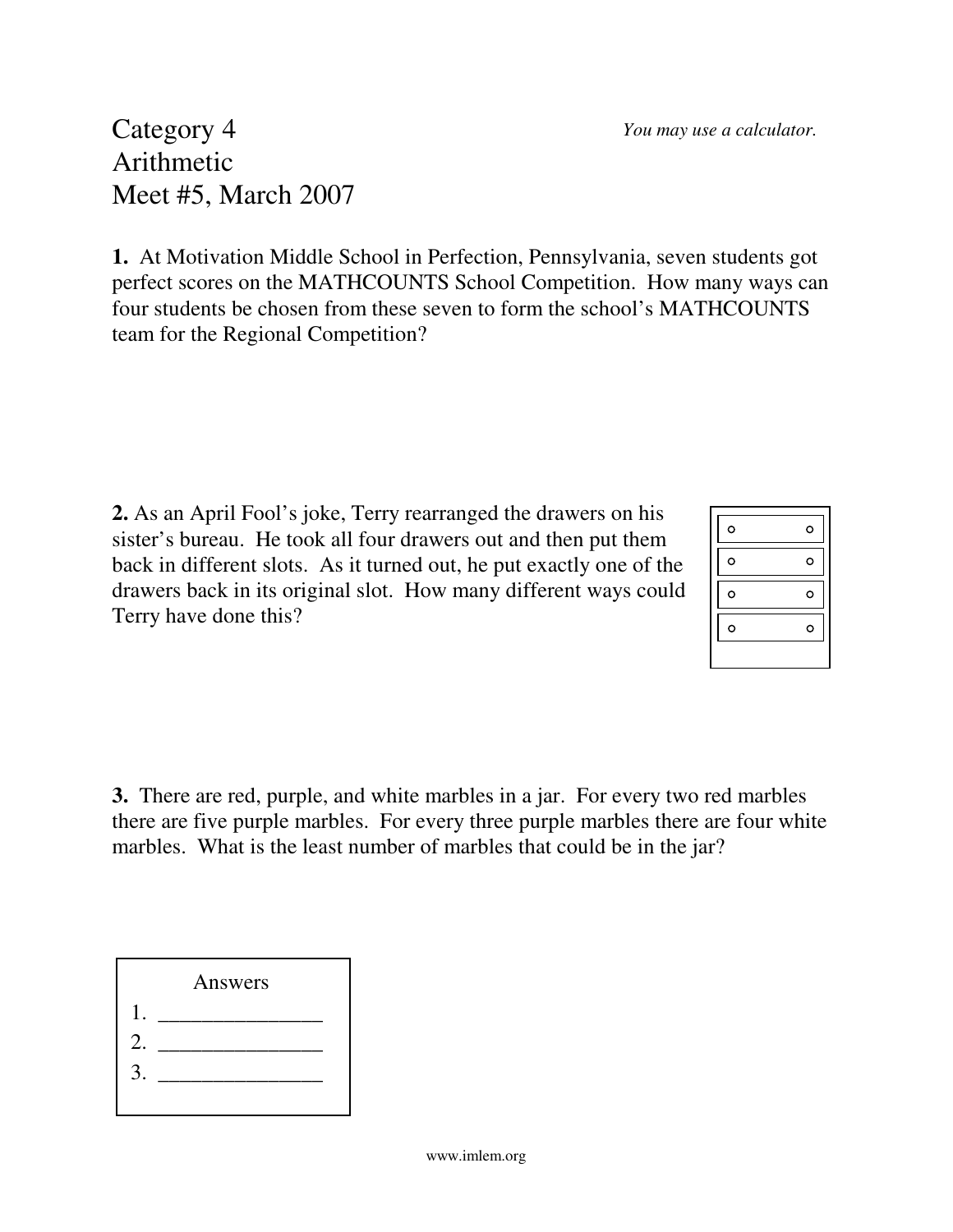### Solutions to Category 4 Arithmetic Meet #5, March 2007

| Answers | 1. We calculate seven choose four as follows:                                                                                                                                                                                                                                                         |
|---------|-------------------------------------------------------------------------------------------------------------------------------------------------------------------------------------------------------------------------------------------------------------------------------------------------------|
| 1. 35   | $_{7}C_{4} = \frac{7!}{4! \cdot (7-4)!} = \frac{7 \cdot 6 \cdot 5 \cdot 4 \cdot 3 \cdot 2 \cdot 1}{4 \cdot 3 \cdot 2 \cdot 1 \cdot 3 \cdot 2 \cdot 1} = 35$                                                                                                                                           |
| 2.8     | There are 35 different ways a team of 4 can be chosen<br>from the 7 students.                                                                                                                                                                                                                         |
| 3.41    | <b>2.</b> For each of the four drawers that could be the one in<br>its original slot, there are only two ways to arrange the<br>other three drawers so that none of them are in their<br>original slot. Thus there are $4 \times 2 = 8$ ways that Terry<br>could have rearranged his sisters drawers. |
|         | <b>3.</b> Both of the other colors are compared to purple, so<br>lets find the least common multiple for 5 and 3. That<br>would be 15. If there are 15 purple, then there are 6 red<br>and 20 white. The <i>least</i> number of marbles must be $15 +$                                                |

marbles in the jar.

 $6 + 20 = 41$ , but there could be any multiple of 41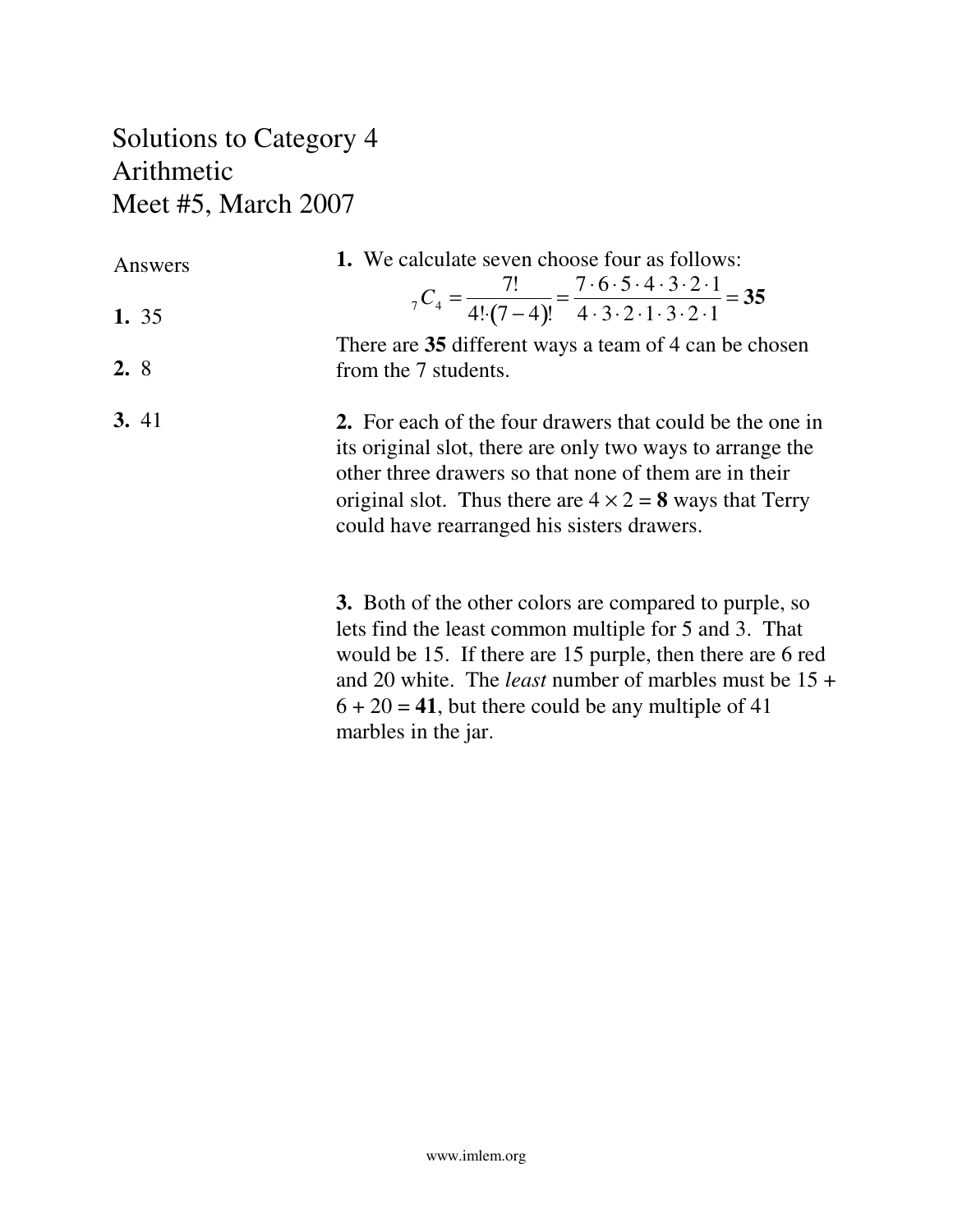*You may use a calculator.*

#### Category 5 Algebra Meet #5, March 2007

**1.** Give the lesser of the two solutions to the following equation.

$$
x(7+x) + 312 - 4x = 3(x+137) + 526
$$

**2.** The length and width of a certain rectangle are whole numbers of units, and the length is one more than four times the width. If the area of the rectangle is 105 square units, how many units are in the perimeter of the rectangle?

**3.** The graph of the qaudratic equation shown at right crosses the *x*-axis at the points  $(-5, 0)$  and  $(7, 0)$ , and its vertex is at the point  $(1, -36)$ . Give the coordinates of the two points where the graph of this same equation crosses the line  $y = 13$ . Reminder: The coordinates of the two points should be written as ordered pairs in parentheses.



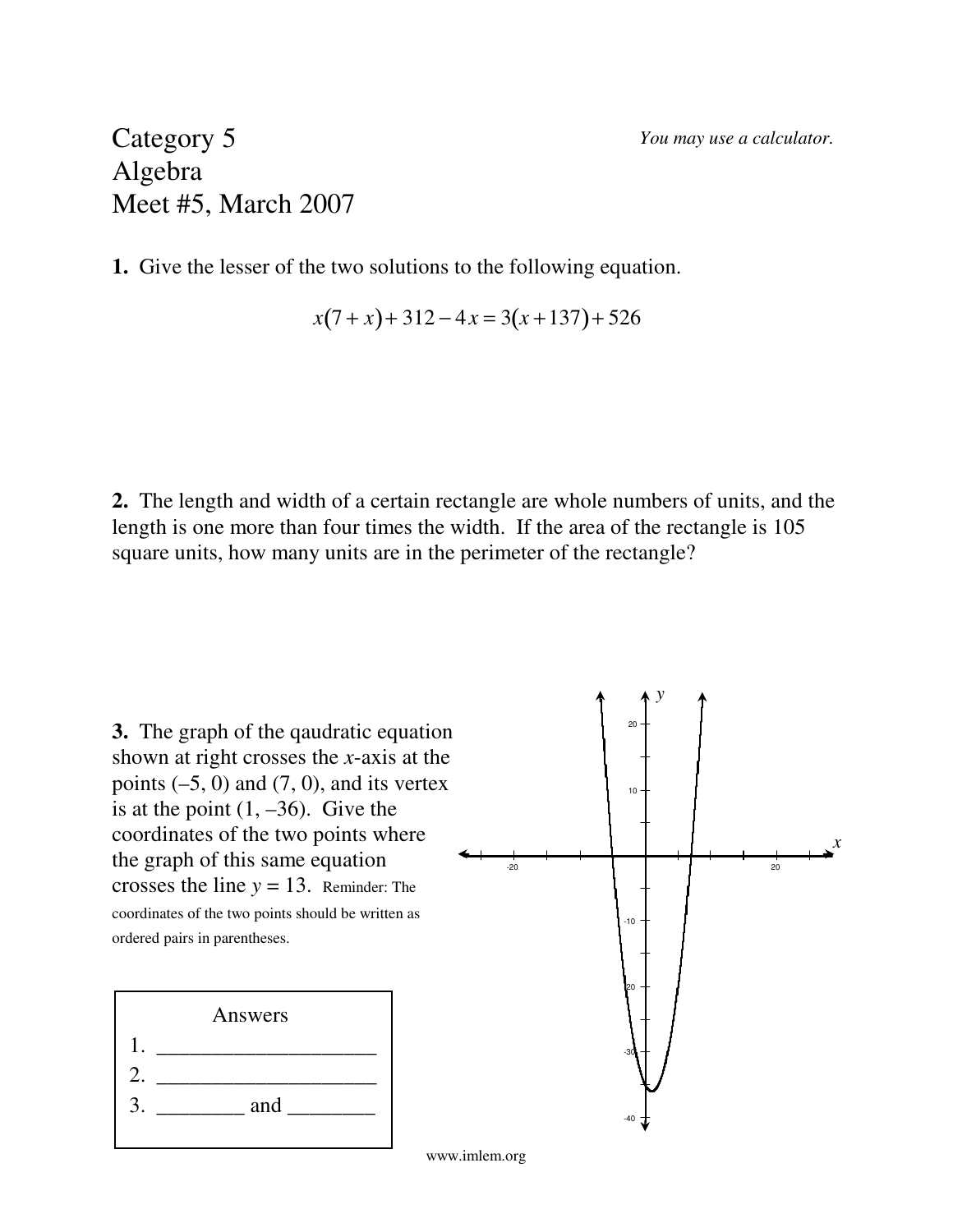#### Solutions to Category 5 Algebra Meet #5, March 2007

Answers

**1.** The equation can be simplified as follows: *x*(7 + *x*)+ 312 − 4*x* = 3(*x* +137)+ 526  $7x + x^2 + 312 - 4x = 3x + 411 + 526$  $x^2 + 3x + 312 = 3x + 937$  $x^2 + 312 = 937$  $x^2 = 625$ The two solutions are  $x = 25$  and  $x = -25$ . We want  $-25$ . **1.** –25 **2.** 52 **3.** (8, 13) and  $(-6, 13)$ 

**2.** If we call the width *x*, then the length is  $4x + 1$ . Since length times width gives the area of a rectangle, we can write the quadratic equation  $x(4x+1)=105$ . Distributing on the left, we can rewrite this as  $4x^2 + x = 105$ . Now we subtract 105 from each side to set the equation equal to zero:  $4x^2 + x - 105 = 0$ . At this point we can use the quadratic formula or try to factor the trinomial into a product of two binomials. Our template for factoring is:  $(\_\_ x + \_\_ )(\_\_ x - \_\_ ) = 0.$ The prime factorization of 4 is  $2 \times 2$  and that of 105 is  $3 \times 5 \times 7$ . We need to place these factors in the blanks so that the difference is 1 for the middle term. We note that  $2 \times 2 \times 5 = 20$  and  $3 \times 7 = 21$ , so our equation must be  $(4x + 21)(x - 5) = 0$ . The two solutions are  $x = -\frac{21}{4}$ 4 and  $x = 5$ . Only 5 units make sense for the width, so the length must be  $4 \times 5 + 1 = 21$  units. The perimeter of the rectangle is  $2 \times (5 +$  $21$ ) =  $2 \times 26 = 52$  units.

**3.** We are told that the equation is quadratic and we are given the roots of the equation. We can assume that the equation has the form  $y = a(x+5)(x-7)$ , where *a* is not yet determined. We can use the vertex,  $(1, -36)$ , as a point to help us determine the value of *a*. First we substitute  $y = -36$  and  $x = 1$  into the equation to get  $-36 = a(1+5)(1-7)$ . Now we simplify and get  $-36 = -36a$ , which shows us that  $a = 1$ . Now we want to find the values of x when  $y = 13$ . We have to solve the equation  $13 = 1(x+5)(x-7)$ . Expanding on the right, we get  $13 = x<sup>2</sup> - 2x - 35$ . Now we set this equal to zero and factor the new equation as follows:  $0 = x^2 - 2x - 48 = (x - 8)(x + 6)$ . From this, we find that the desired *x* values are 8 and –6. The coordinates of the two points where the graph crosses the line *y* = 13 are **(8, 13)** and **(–6, 13)**.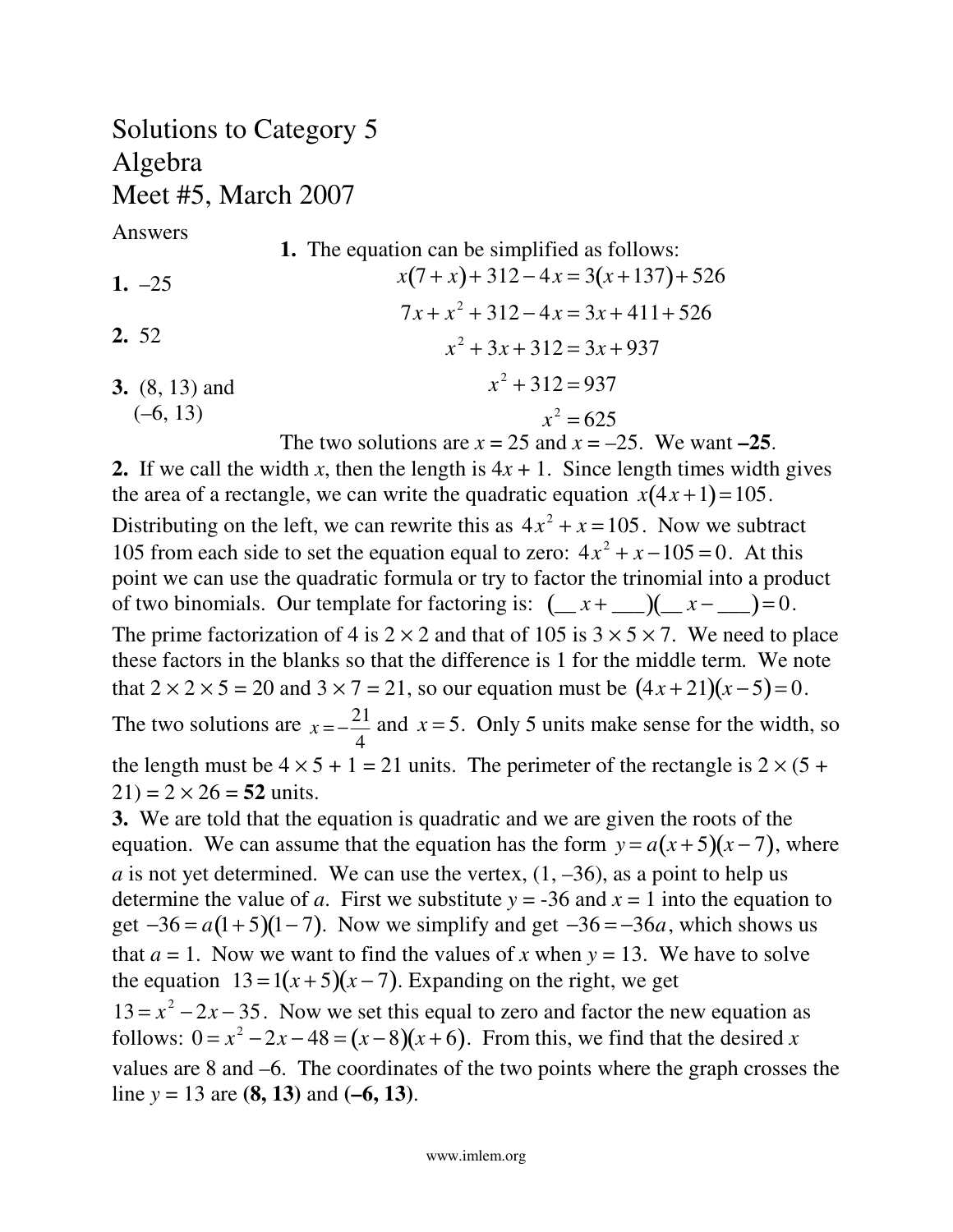#### Category 6 Team Questions Meet #5, March 2007

**1.** How many different line segments are there that connect the centers of different unit cubes in a 2-by-2-by-2 cube?

**2.** In a small company, 13 people earn \$30,000, 4 people earn \$40,000, 2 people earn \$50,000, and 1 person earns \$200,000 a year. What percent of the employees earn less than the average salary?

**3.** As an April Fool's joke, Terry rearranged the drawers on his *brother's* bureau. He took all *five* drawers out and then put them back in different slots. As it turned out, he put exactly one of the drawers back in its original slot. How many different ways could Terry have done this?

**4.** John gets to pick one of the spinners shown below, spin the spinner twice, and then add the two numbers. If he gets an even sum, he wins a new calculator.

If he chooses the spinner with the highest likelihood of success, what is the probability of his getting an even sum? Express your answer as a fraction in lowest terms. Note: In each spinner, all regions are equal.

Answers

1.  $\frac{1}{2}$  = *A* 2.  $\frac{2}{2}$ 3. \_\_\_\_\_\_\_\_\_\_\_\_ = *C* 4.  $= D$ 5.  $\frac{1}{2}$  = *E* 

6. \_\_\_\_\_\_\_\_\_\_\_\_\_\_\_

**5.** Each stick in a box has a whole number side length. No selection of three sticks from the box will form a triangle. (In other words, any selection of three sticks from the bag will *fail* to form a triangle.) If the longest stick in the bag is less than 80 cm long, what is the maximum number of sticks in the bag?

> **6.** Using the values the team obtained in questions 1 through 5, evaluate the equation below. For *B* you should use the decimal or the fraction that is equivalent to the percent you gave.

$$
\frac{8A + \frac{C+E}{D}}{B}
$$

| $\circ$ | ٥       |
|---------|---------|
| $\circ$ | o       |
| $\circ$ | $\circ$ |
| $\circ$ | ٥       |
| ۰       | с       |
|         |         |



| I SUIII, LIE WIIIS A HEW CAICUIAIOI. |           |           |
|--------------------------------------|-----------|-----------|
|                                      |           |           |
| Spinner A                            | Spinner B | Spinner C |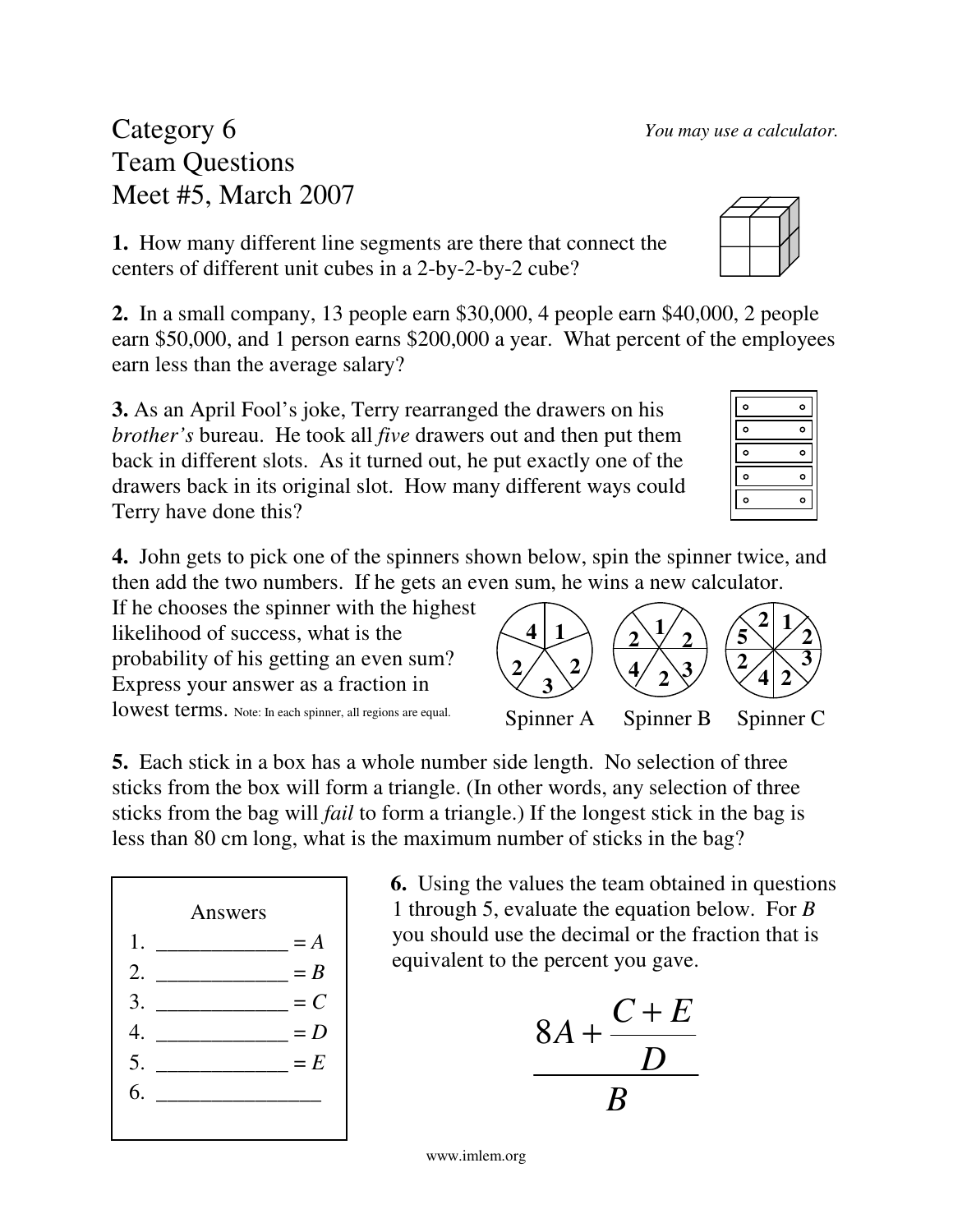#### Solutions to Category 6 Team Questions Meet #5, March 2007

|                  | Answers         | 1. The centers of each of the eight cubes can be connected to<br>the centers of all seven of the other cubes. If we multiply $7 \times 8$                                                                      |
|------------------|-----------------|----------------------------------------------------------------------------------------------------------------------------------------------------------------------------------------------------------------|
|                  | 1. 28           | and get 56, we have counted every line segment at both ends.<br>Therefore there must be only $56 \div 2 = 28$ line segments                                                                                    |
|                  | 2. 85 or $85\%$ | connecting centers of unit cubes in a 2-by-2-by-2 cube.                                                                                                                                                        |
|                  | 3.45            |                                                                                                                                                                                                                |
| 4. $\frac{5}{9}$ |                 | 2. There are a total of $13 + 4 + 2 + 1 = 20$ people in the<br>company. The total of their salaries, in thousands of dollars, is<br>$13 \times 30 + 4 \times 40 + 2 \times 50 + 200 = 390 + 160 + 100 + 200 =$ |
|                  | 5. 10           | 850. Dividing 850 by 20, we get 42.5, which means the<br>average salary is \$42,500. Seventeen of the twenty employees<br>earn less than this average. Dividing 17 by 20 and multiplying                       |
|                  | 6. 380          | by 100, we find that this is $85\%$ of the employees.                                                                                                                                                          |

**3.** First let's label the drawers with the letters A through E as shown at left. Any one of the five drawers could be the one drawer that goes back to its original slot. Let's say it's drawer A. The tricky part is to find out how many ways the other four drawers can be arranged so that *none* of them is in its original slot. There are  $4! = 4 \times 3 \times 2 \times 1 = 24$  different ways to arrange four different items, such as drawers or letters. Of these, the following nine (9) arrangements have none of the letters in its original spot.

| ٥ | c |
|---|---|
| ۰ | г |
| Ō | с |
| Ō |   |
| Ō |   |

|  |  |  | A A A A A A A A A<br>$C$ $C$ $D$ $D$ $D$ $E$ $E$ $E$<br>B D E B E E B D D<br>E E B E B C C B C<br>D B D C C B D C B |
|--|--|--|---------------------------------------------------------------------------------------------------------------------|

Since it could be any of the five drawers that is in its original slot, there are  $5 \times 9 = 45$  different ways that Terry could have rearranged the drawers of his brother's dresser.